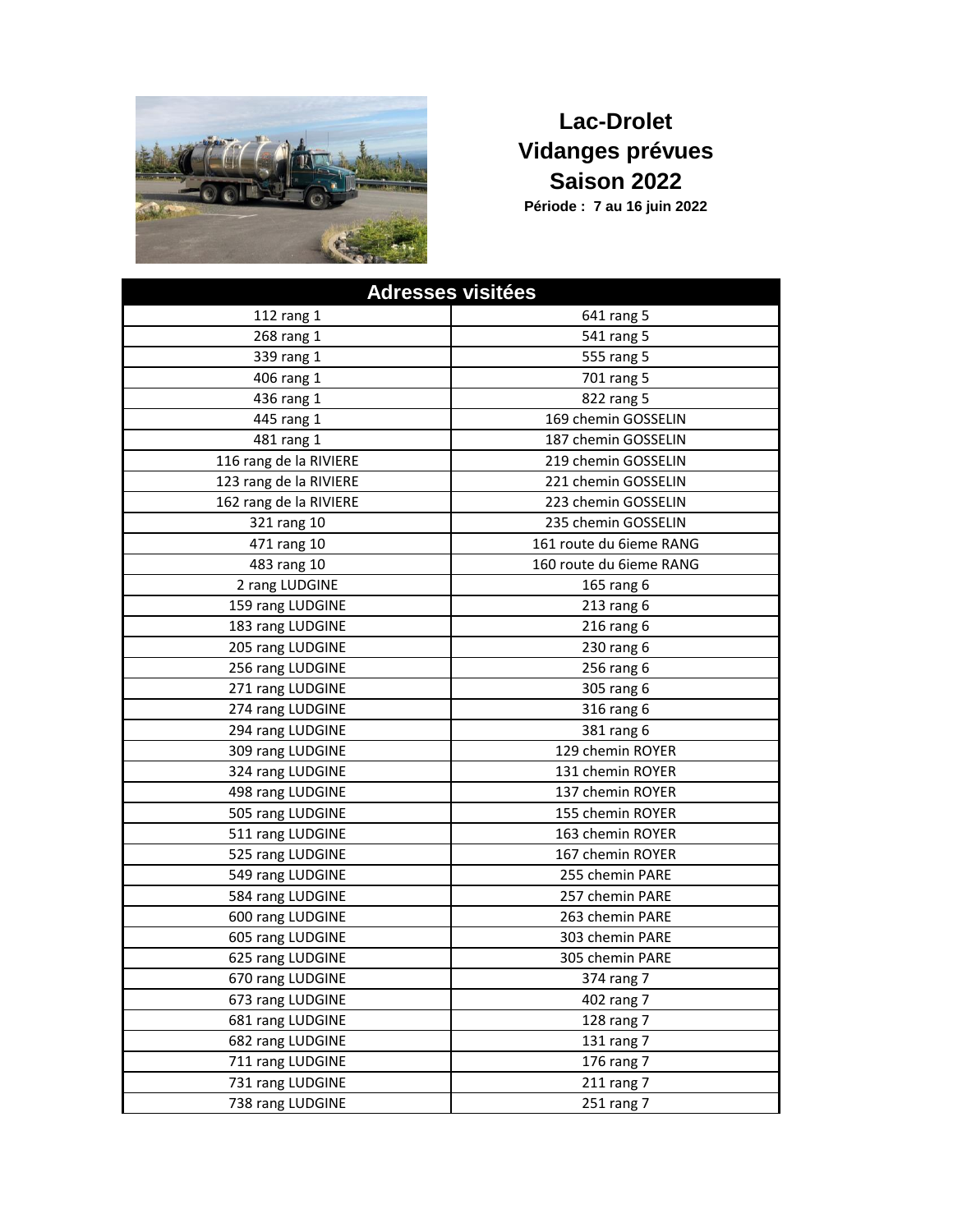| 809 rang LUDGINE           | 251A rang 7             |
|----------------------------|-------------------------|
| 865 rang LUDGINE           | 251A rang 7             |
| 555 rue PRINCIPALE         | 251A rang 7             |
| 556 rue PRINCIPALE         | 255 rang 7              |
| 557 rue PRINCIPALE         | 272 rang 7              |
| 558 rue PRINCIPALE         | 296 rang 7              |
| 559 rue PRINCIPALE         | 299 rang 7              |
| 561 rue PRINCIPALE         | 299 rang 7              |
| 566 rue PRINCIPALE         | 357 rang 7              |
| 136 chemin PRINCIPAL       | 391 rang 7              |
| 175 chemin PRINCIPAL       | 402 rang 7              |
| 185 chemin PRINCIPAL       | 505 rang 7              |
| 223 chemin PRINCIPAL       | 139 chemin BOULET       |
| 251 chemin PRINCIPAL       | 143 chemin BOULET       |
| 265 chemin PRINCIPAL       | 147 chemin BOULET       |
| 275 chemin PRINCIPAL       | 153 chemin BOULET       |
| 330 chemin PRINCIPAL       | 154 chemin BOULET       |
| 351 chemin PRINCIPAL       | 157 chemin BOULET       |
| 381 chemin PRINCIPAL       | 191 chemin BOULET       |
| 419 chemin PRINCIPAL       | 215 chemin BOULET       |
| 457 chemin PRINCIPAL       | 241 chemin BOULET       |
| 458 chemin PRINCIPAL       | 200 chemin FORTIN       |
| 460 chemin PRINCIPAL       | 214 chemin FORTIN       |
| 464 chemin PRINCIPAL       | 216 chemin FORTIN       |
| 481 chemin PRINCIPAL       | 244 chemin FORTIN       |
| 491 chemin PRINCIPAL       | 244 chemin FORTIN       |
| 531 chemin PRINCIPAL       | 104 route du MORNE      |
| 536 chemin PRINCIPAL       | 110 route du MORNE      |
| 813 @ 815 chemin PRINCIPAL | 180 route du MORNE      |
| 1016 chemin PRINCIPAL      | 202 route du MORNE      |
| 1011 chemin PRINCIPAL      | 232 route du MORNE      |
| 102 rang 5                 | 267 route du MORNE      |
| 112 rang 5                 | 291 route du MORNE      |
| 116 rang 5                 | 180 chemin AUDET        |
| 121 rang 5                 | 198 chemin AUDET        |
| 122 rang 5                 | 114 chemin THEBERGE     |
| 130 rang 5                 | 126 chemin THEBERGE     |
| 141 rang 5                 | 134 chemin THEBERGE     |
| 143 rang 5                 | 366 rang CHALTEAU       |
| 176 rang 5                 | 274 rang CHALTEAU       |
| 183 rang 5                 | 284 rang CHALTEAU       |
| 199 rang 5                 | 331 rang CHALTEAU       |
| 213 rang 5                 | 356 rang CHALTEAU       |
| 218 rang 5                 | 362 rang CHALTEAU       |
| 291 rang 5                 | 102 route de la STATION |
| 312 rang 5                 | 264 route de la STATION |
| 325 rang 5                 | 265 route de la STATION |
| 331 rang 5                 | 270 route de la STATION |
| 348 rang 5                 | 271 route de la STATION |
| 361 rang 5                 | 300 route de la STATION |